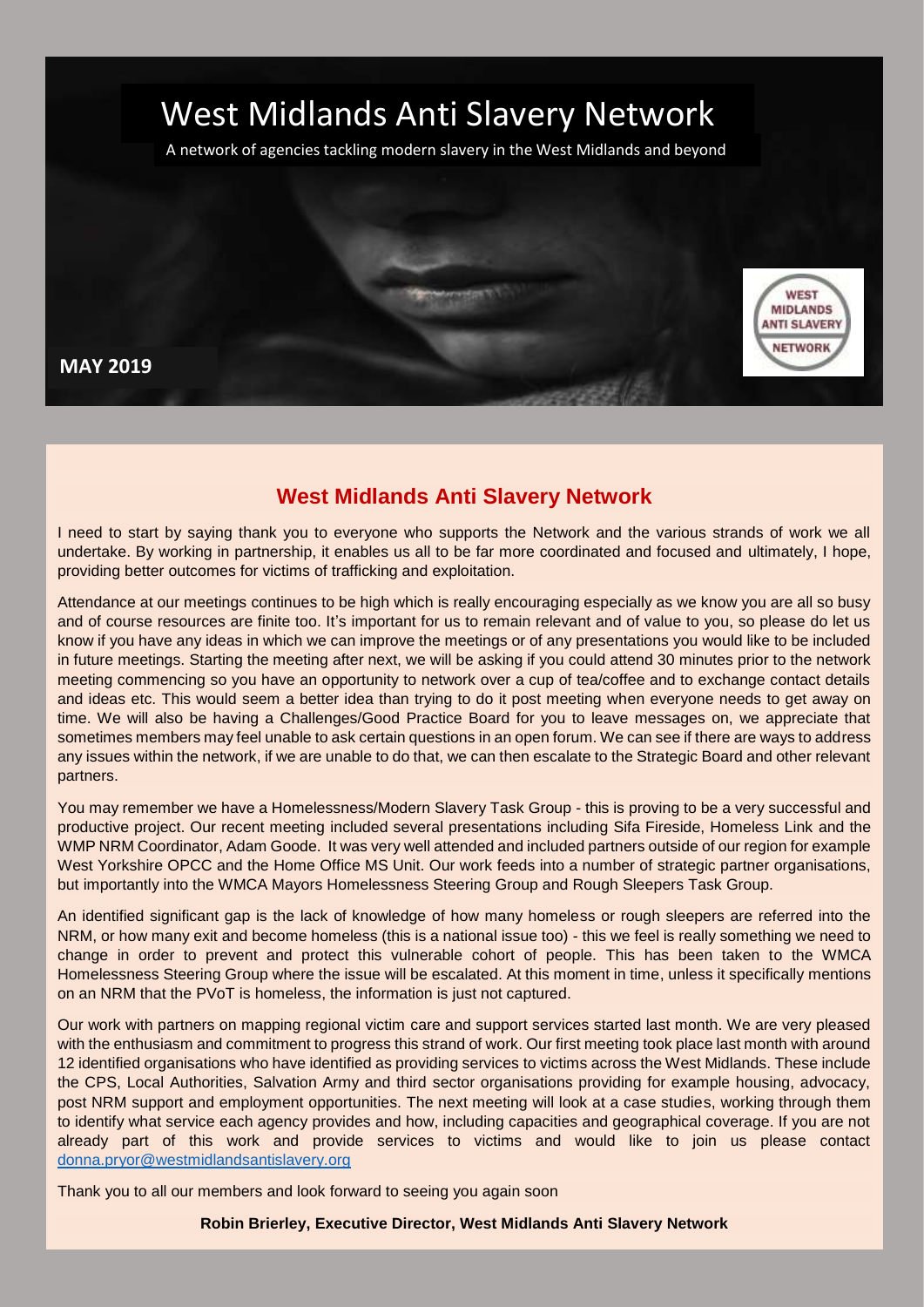

### **WEST MIDLANDS POLICE**

West Midlands Police participated in Project Aidant 16 in April 2019, Project Aidant are regular periods of enrichment and intensification focusing on a particular area of Modern Slavery and Human Trafficking. All Police Forces in the UK work with stakeholder partners throughout this phase of activity, this Aidant phase has focused on Labour Exploitation. The exact results of West Midlands and our partner's activity are still being collated and shared with the National Crime Agency however early indications suggest this is our most successful yet.

The planning phase for West Midlands Police focussed on building on our current intelligence picture by utilising intelligence held within the Government Agency Intelligence Network (GAIN) and applying analytical assessment to this. The tactical intelligence team vulnerability hub enhanced the analytical work, identifying key tactical priorities that were provided to West Midlands Police network of Modern Slavery Co-ordinators / SPOCs on Neighbourhood Policing Units and Specialist Departments.

Our network of partners were involved in operational planning with the local SPOCs leading to efficient and effective operational activity taking place to rescue victims of modern slavery, identify trafficking networks and gather more evidence and intelligence. This activity saw officers conduct enforcement at factories, nail bars, barbers, car washes and construction industry affiliated sites.

West Midlands Police officers have also worked closely with non-government organisations and statutory partners, to undertake innovative community engagement activity. This community engagement activity has been completed to raise awareness of labour exploitation across a wide range of vulnerable sectors. This engagement work has identified a hot spot for labour exploitation in fast food, restaurants and building trade with three victims rescued from just this activity in the Project Aidant period. The community engagement has also resulted in an uplift in community intelligence of 18% during the period.

In addition, West Midlands Police worked with the National Data Analytics Solution Team (NDAS) on a pilot project in respect of MSHT. The pilot used data from Police systems innovatively to identify intelligence opportunities, vulnerable locations for labour exploitation and potential victims of MSHT. The pilot system uses an analytical algorithm to analyse natural language processes within the systems, early indications suggest that this approach provides up to ten times more visibility to Police of intelligence, locations, victims and opportunities relating to MSHT. Information taken from this system was tested against some of the operational findings during the Project Aidant phase and this is being used as part of the use case the pilot is presenting to the Home Office.

Further and complete details will be provided in a sanitised format at the next WMASN meeting.

**DS Phil Poole, WMP**

Transforming Communities Together have been busy, recently, in partnership with the Diocese of Lichfield they held an evening of action called Re:Dress, tackling the fashion industry and its role in modern slavery and the environment. For further details please see the [Clewer Initiative](https://www.theclewerinitiative.org/news/2019/3/28/5-steps-to-hosting-an-ethical-fashion-show) website.

They have also teamed up with the Big Issue to develop a training programme for vendors which allows them to be 'the eyes and ears' to report and tackle the issue of modern slavery. See the [Big Issue](https://www.bigissue.com/latest/how-the-big-issue-is-tackling-modern-slavery/) website for further details.

If you would like to find out more about [Transforming Communities Together](https://tctogether.org.uk/) see the website or contact James Henderson, Lead Development Worker at TCT: [james.henderson@tctogether.org.uk](mailto:james.henderson@tctogether.org.uk)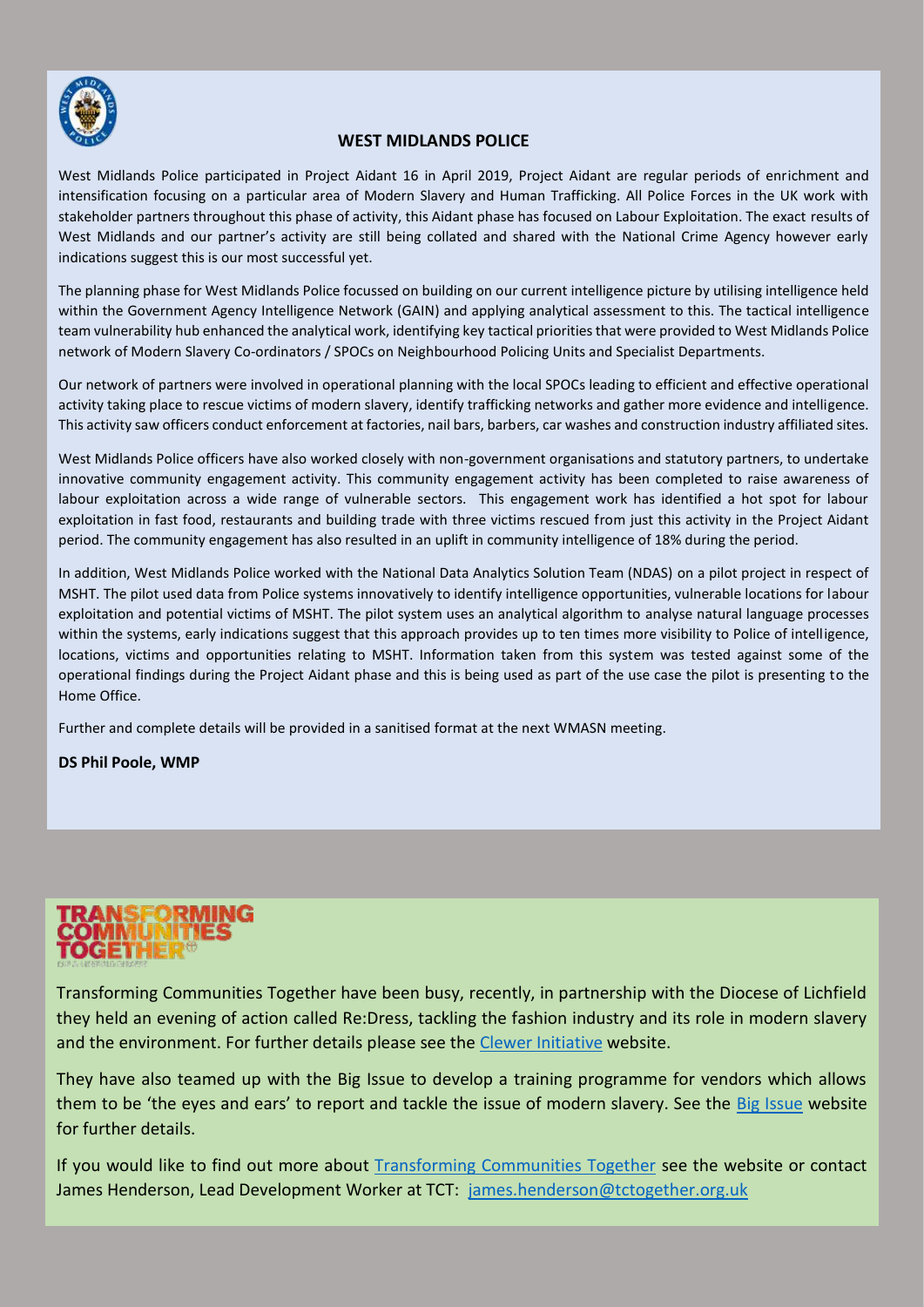## **Barnardo's PPTC / ICTA**



### WF WON!

Our PPTC service won a national NWG Working Together award for the work we are doing in bringing agencies together to tackle child trafficking, better understand our regional picture and develop good practice.



Our ICTA service across parts of England and Wales, was nominated for an NWG Helping Hands award for the exceptional direct work support they provide to trafficked children.

Our Independent Child Trafficking Advocacy (ICTA) Service has been live in the West Midlands for 6 months already! During that time, we have had 30 referrals for direct work with trafficked children who are 'separated from their country of origin', with 9 different nationalities being represented. Our work has involved support with immigration appointments, ensuring education placement are meeting the needs of the child, helping the child to understand what trafficking and exploitation are and advocating on their behalf within, and ensuring they understand, social care, immigration and criminal justice systems.

Alongside the direct ICTA work, our Regional Practice Co-Ordinator has had 16 referrals for casework support with trafficked children from the UK. This involves support to professionals working around the child, predominantly in relation to NRM and trafficking related concerns. Our Regional Practice Co-Ordinator is also busy delivering awareness briefings, NRM drop-in surgeries and conference inputs across the region.

Our West Midlands Panel for the Protection of Trafficked Children (PPTC) multi agency panel continues to grow and uncover additional hidden exploitation types. Our funding from West Midlands PCC has been continued into 2019-2020 to enable us to carry on driving forward awareness, identification and good practice in the region.

If you would like further information about ICTA or PPTC, please contact rachel.hopper@barnardos.org.uk

ICTA/ Regional Practice Co-Ordinator casework Referral form can be found here [https://assets.publishing.service.gov.uk/government/uploads/system/uploads/attachment\\_data/file/7724](https://assets.publishing.service.gov.uk/government/uploads/system/uploads/attachment_data/file/772469/2019.01.21_-_ICTA_Referral_Form_-_East_Mids.ods) 69/2019.01.21 - ICTA\_Referral\_Form\_-\_East\_Mids.ods

Our 24/7 child trafficking support line is available to any professional in West Midlands Combined Authority area 0800 043 4303.

**Believe in** children Barnardo's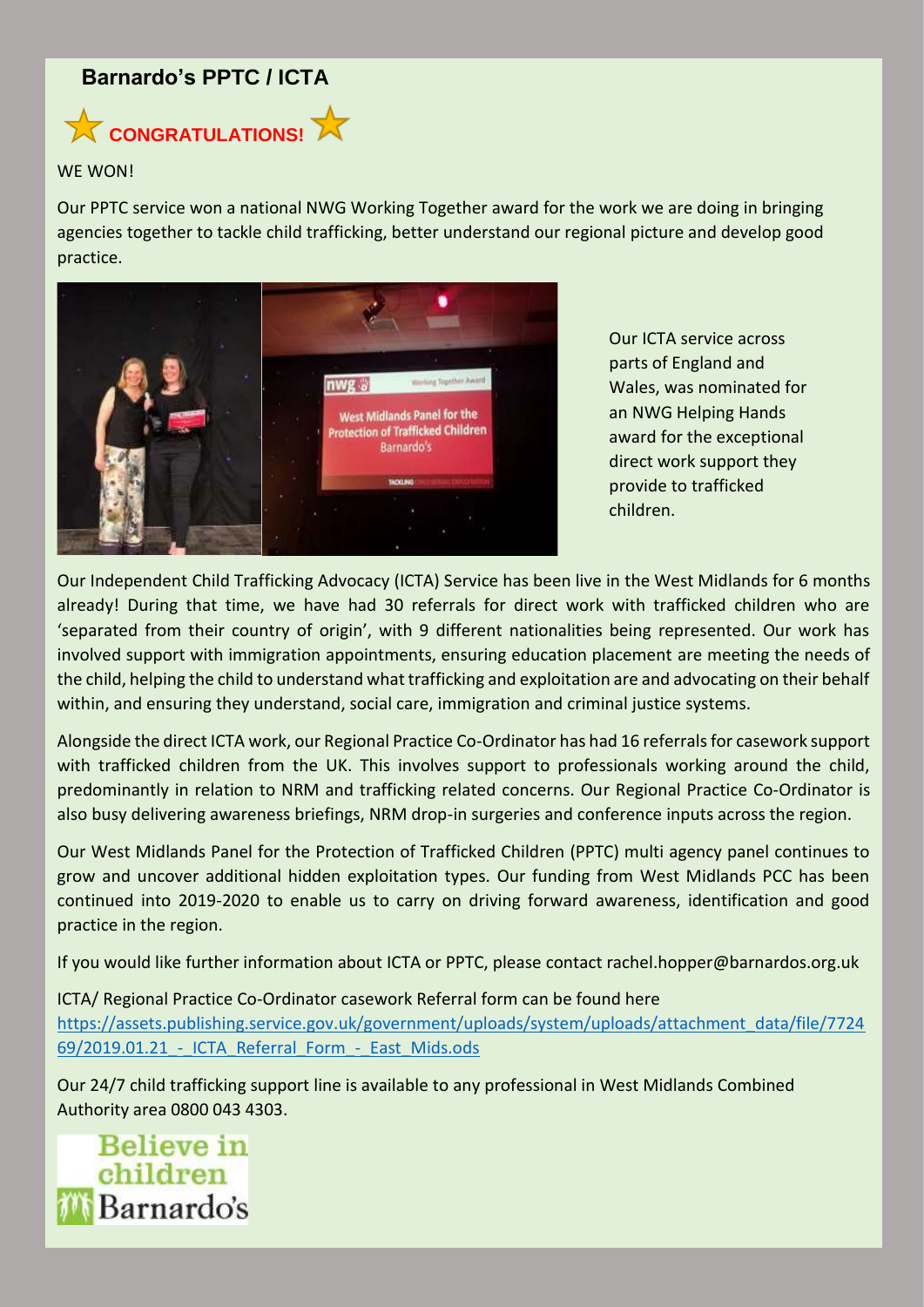

The Adavu Project supports adult survivors of modern slavery in the West Midlands to rebuild fulfilled lives of freedom and independence in the longer term. Although we have been providing support to survivors for a number of years, we are just about to publish our very first newsletter! Please do subscribe to receive this e-newsletter that will be issued twice a year and will include news, updates and case studies. To do this just click on the link below and input your email address so that we have permission to send the newsletters to you.

<https://www.adavu.org.uk/news/>



## **Hope at Home Hosting Scheme**

Hope at Home train and support people to host survivors in their homes for an agreed time period. We step into the post NRM accommodation gap and work in partnership with agencies such as Snowdrop, Adavu, City Hearts and Unseen, who provide professional support so that survivors have both a stable home and the long term support needed in order to begin to rebuild their lives.

## **Referral Criteria:**

Survivors must have a move-on plan in place, even if this is subject to change.

Post NRM with negative or positive Conclusive Grounds decision.

Over 18.

Survivors do not need to have access to public funds as hosts are voluntary, and no rent will be charged.

Professional support must be in place.

Hosts are located across the UK so we cannot guarantee having hosts in any specific location but will do our best to accommodate where we can.

For more information or to chat through a referral, please email us on [info@hopeathome.org.uk](mailto:info@hopeathome.org.uk)

Jared Hodgson, Co-founder & CEO

[www.hopeathome.org.uk](http://www.hopeathome.org.uk/)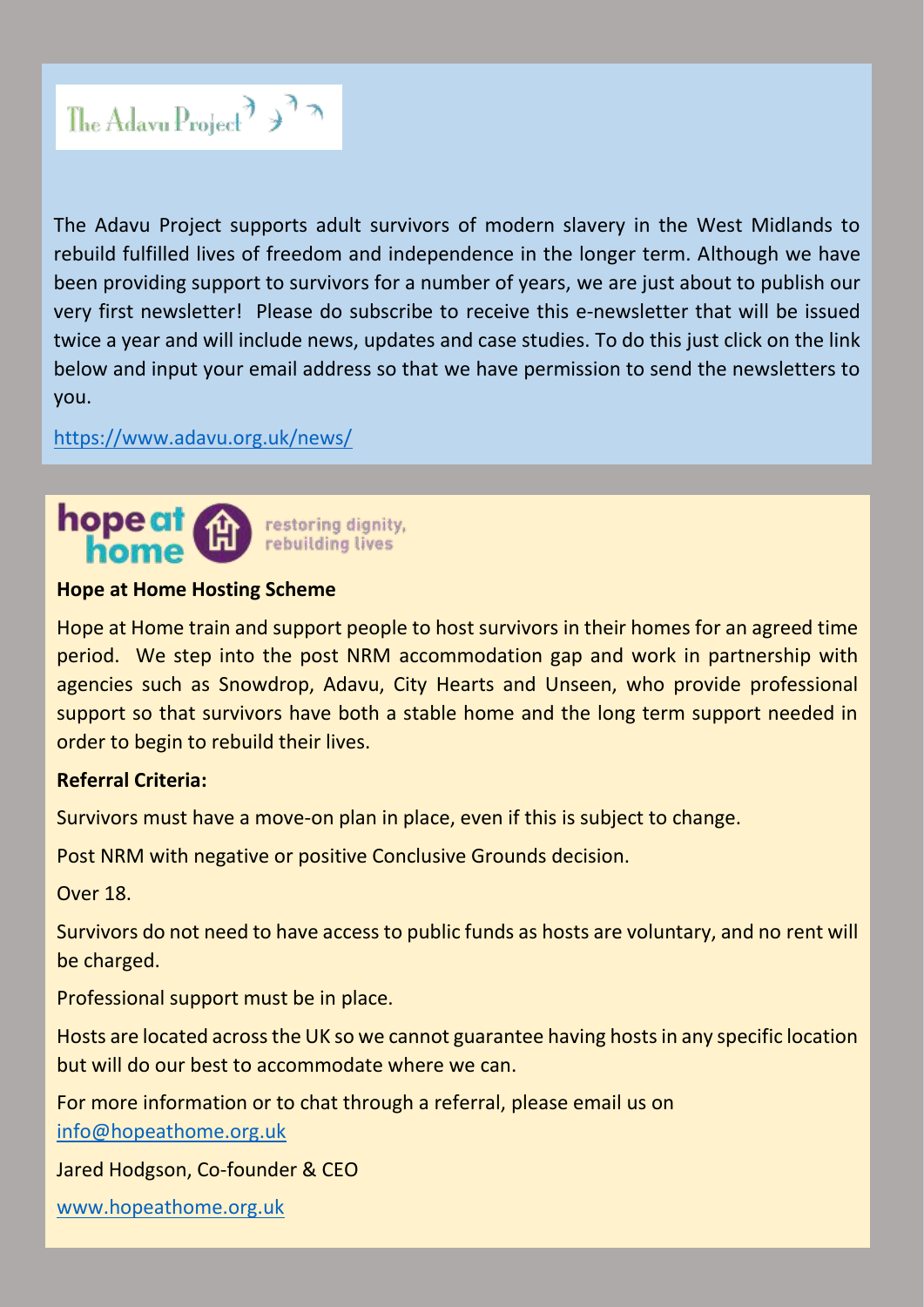

#### **THE SOPHIE HAYES FOUNDATION – DAY 46 PROGRAMME**

The Day 46 Programme from The Sophie Hayes Foundation is a free, unique employability programme extended to survivors of trafficking and modern slavery, once they are ready to start thinking about the future. It constitutes an eight-week group Workshop phase; six individual Coaching sessions over nine months, and regular Community Forum events that all participants are invited to attend. We take referrals from organisations that provide casework to survivors of trafficking. The criteria for being referred is as follows:

Survivor of trafficking (does not have to have been referred into the NRM)

Aged 18 or over (no upper age limit)

Ready to start thinking about the future

Medium comprehension and spoken English (can follow a group conversation using simple language)

Able to commit to an eight-week programme (with flexibility for unexpected events).

Engaging with a caseworker in referring organisation

We have just opened our next Women's programme for referrals, delivered in Balsall Heath from 25th April. Please get in contact if you are working with a client who would benefit from this programme – travel costs are provided. Additionally, we want to roll out our programme in new areas where survivors would most benefit. We are looking to launch a Men's pilot in June and plan other locations for our Women's Programmes, in a way that fits the need of the client group. If you or your organisation would like to offer or discuss a location - for either our Men's or Women's programmes - please get in touch to talk about partnership working! [morgan@sophiehayesfoundation.org](mailto:morgan@sophiehayesfoundation.org) 07935 219124.

# **USEFUL LINKS:**

# **Modern Slavery Helpline – 08000 121 700**

**NRM** [https://www.gov.uk/government/publications/human-trafficking-victims-referral-and](https://www.gov.uk/government/publications/human-trafficking-victims-referral-and-assessment-forms)[assessment-forms](https://www.gov.uk/government/publications/human-trafficking-victims-referral-and-assessment-forms)

**Force Intelligence Bureau (FIB)** [fib@west-midlands.pnn.police.uk](mailto:fib@west-midlands.pnn.police.uk)

**Modern Slavery Act Duty to Notify** [https://www.gov.uk/government/publications/duty](https://www.gov.uk/government/publications/duty-to-notify-the-home-office-of-potential-victims-of-modern-slavery)[to-notify-the-home-office-of-potential-victims-of-modern-slavery](https://www.gov.uk/government/publications/duty-to-notify-the-home-office-of-potential-victims-of-modern-slavery)

# **Human Trafficking Foundation Trafficking Survivor Care Standards**

[https://static1.squarespace.com/static/599abfb4e6f2e19ff048494f/t/5bcf492f104c7ba53609aeb](https://static1.squarespace.com/static/599abfb4e6f2e19ff048494f/t/5bcf492f104c7ba53609aeb0/1540311355442/HTF+Care+Standards+%5BSpreads%5D+2.pdf) [0/1540311355442/HTF+Care+Standards+%5BSpreads%5D+2.pdf](https://static1.squarespace.com/static/599abfb4e6f2e19ff048494f/t/5bcf492f104c7ba53609aeb0/1540311355442/HTF+Care+Standards+%5BSpreads%5D+2.pdf)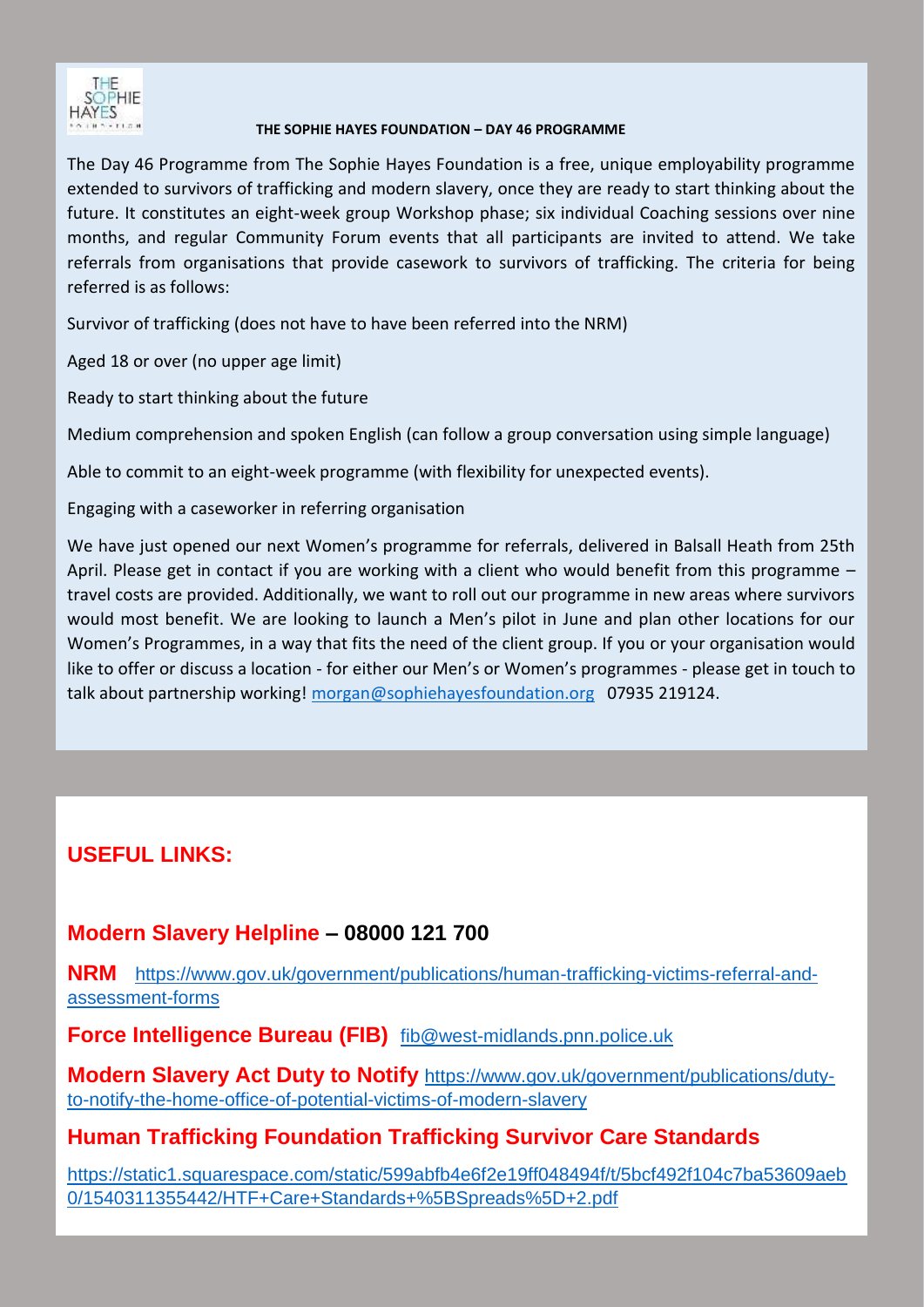

## *Against domestic violence*. **Specialist support, delivered in victims' language**

Refuge is the country's largest single provider of specialist services for victims of gender-based violence. Refuge set up the world's first domestic violence refuge, in London, in 1971. Today, it supports more than 6,500 women, children and men on any given day escaping many forms of abuse, including modern slavery and human trafficking.

Refuge runs specialist, culturally specific services to support modern slavery victims from Vietnam, China, Eastern Europe and the Middle East. Clients do not need to be on the National Referral Mechanism (NRM), the Government's system to support victims of modern slavery, to get support from Refuge. Crucially, the support is delivered in clients' own language, by staff who understand the particular barriers different communities may face. Across Refuge's national network of services, staff speak more than 40 languages, including Vietnamese, Mandarin, Albanian, Polish, Bulgarian and Farsi.

Refuge has run specialist services for the Vietnamese community since 1994, and in the Eastern European community since 2008. Refuge provides therapeutic, trauma-informed casework, tailored to each clients' needs, including: support to access accommodation; support to access expert immigration advice; support to navigate the NRM, and/or justice systems; health advocacy; on-going emotional support; support with children; and support around safe contact with families and returning home, if clients want to.

Refuge's modern slavery team is based in London but take referrals from across the country. Refuge also operates a free, confidential Modern Slavery Helpline and provides support over the phone to clients, in their own language.

Refuge's Modern Slavery Helpline can be reached on 07741 119930 (Monday to Friday, 9am – 5pm). For more information email: [modernslavery@refuge.org.uk.](mailto:modernslavery@refuge.org.uk)

**British Medical Journal Modern Slavery Letter – Poor Understanding of Modern Slavery in the Health Care System**

A letter written by Prof Patrick J Saunders, Visiting Professor of Public Health, University of Staffordshire and Megan Harris, Specialist Registrar, has been published in the bmj re: Poor Understanding of Modern Slavery in the Health Care System. This response was stimulated by the work of the West Midlands Anti Slavery Network. The response has been noted by a Birmingham MP resulting in a letter to Ministers. You can see the full text of the letter [here.](http://bmj.com/cgi/content/full/bmj.l1449?ijkey=fzkoVxT7YLPfUrA&keytype=ref)

## **West Midlands Anti Slavery Network Meeting Dates 2019**

WMASN meeting dates for 2019, for further information contact: [donna.pryor@westmidlandsantislavery.org](mailto:donna.pryor@westmidlandsantislavery.org) 

> **16th May 18th July 12th September 21st November**



Salvation Army Adult Victim of Modern Slavery Care and Coordination Services General Enquiries: 0300 303 0547 / 0548 Mon to Fri - 09:00 to 17:00 24-hour referral and out of hours line: 0300 303 8151